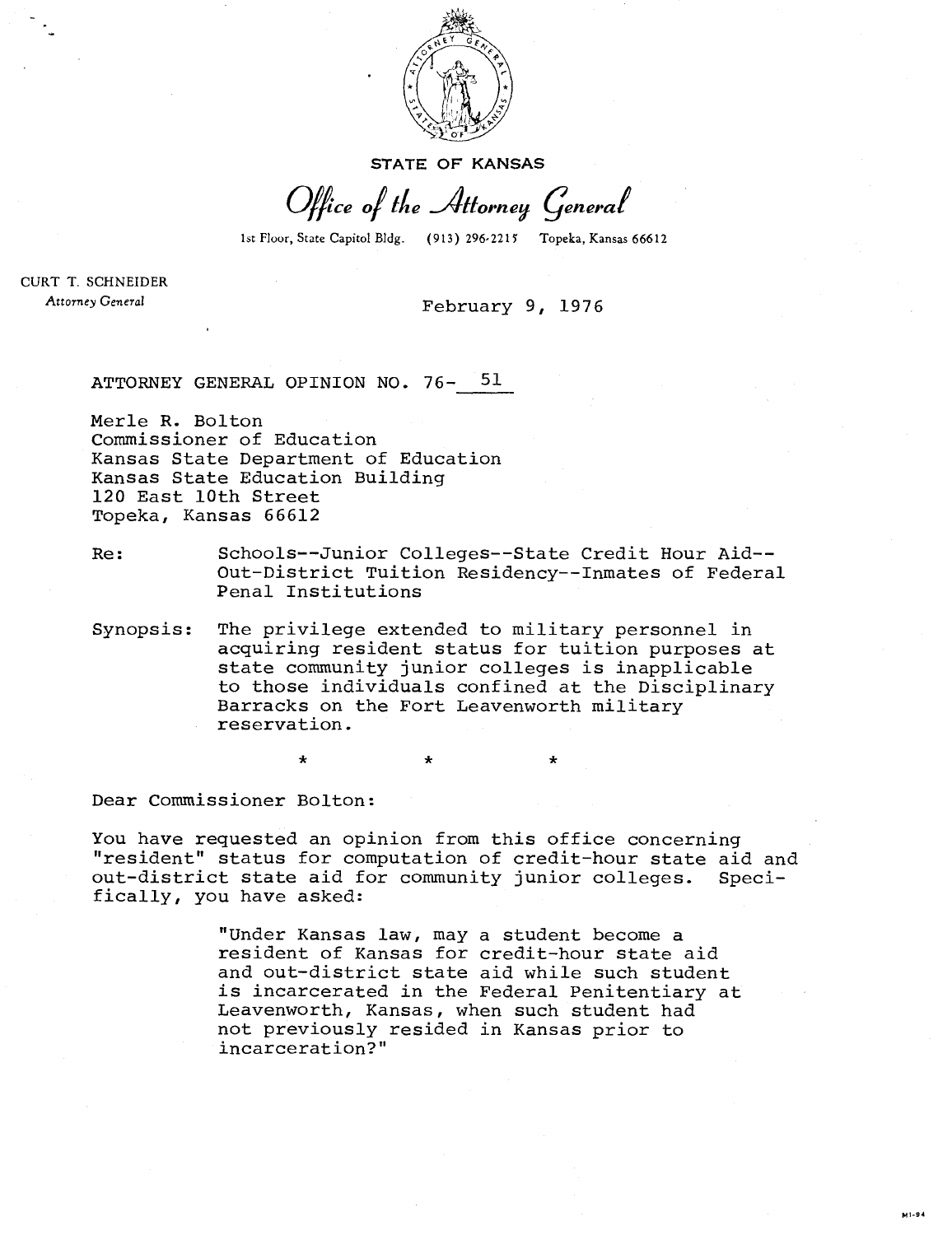Merle R. Bolton Page Two February 9, 1976

The term "credit hour" is defined by K.S.A. 71-601 to mean:

"one hour's instruction per week for eighteen (18) weeks or its equivalent in a given subject or course which is part of the course of study approved by the state board, but shall not include any subject or course taken by a student enrolled for audit or any subject or course not approved by the state board, not any subject or course taken by a student having more than sixty-four (64) college credit hours from any institution of higher learning education by the state board. The limitation in this subsection relating to maximum college credit hours shall apply only for the purpose of determination of state aid entitlement of the community junior college, and shall not apply in determining transfer of credit hours for any student."

K.S.A. 71-602 emphasizes the importance of the residence determination by providing in pertinent part:

> "The basis for distribution of state aid for community junior colleges shall be eight dollars (\$8) for each credit hour of each duly enrolled student who was a bona fide resident of the state of Kansas during the current school term".

"Out-district tuition" is defined by K.S.A. 71-702(1) to mean "a charge which is made to and paid by the county of residence of any student attending a community junior college whose residence is in Kansas and outside the community junior college district." Computation of the same is specified in K.S.A. 71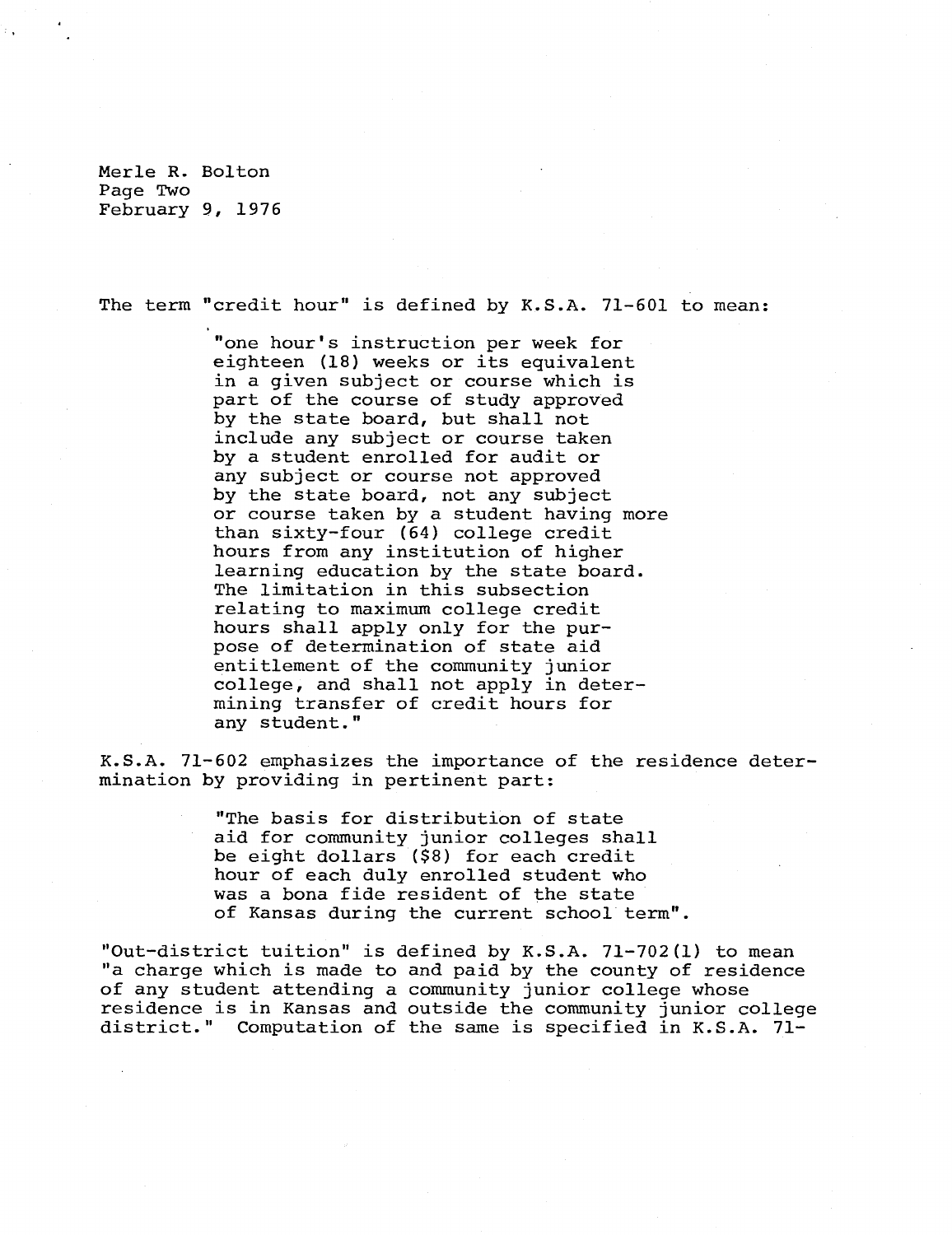Merle R. Bolton Page Three February 9, 1976

301(b), as amended by Chapter 361 of the 1975 Session Laws, which provides:

> "The board of trustees, in accordance with rules and regulations of the state board, shall determine and collect an amount of out-district tuition to be charged for each student attending the community junior college whose residence is outside of the community junior college district. The board of county commissioners of any county charges with payment of out-district tuition shall levy a tax on all of the taxable property of the county sufficient to pay all out-district tuition charges authorized by this act. Such tax shall be deposited in a special fund for payment of out-district tuition. Upon receiving a statement of charges for outdistrict tuition, the board of county commissioners shall allow and pay the same promptly from such special fund. In the event there is insufficient or no money in such special fund, such outdistrict tuition shall be paid from the county general fund. The total out-district tuition charged by a community junior college district shall be a sum equivalent to the number of full-time equivalent out-district students times the average amintenance and operating costs per full-time student of the community junior college less the tuition paid by the students and less state aid for the student and less anticipated federal aid;"

The question of residency and resident status for computation of the above two financial matters is contained in K.S.A. 71- 401 et seq. K.S.A. 71-401 specifies:

> "Persons enrolling in a community junior college who, if adults, have not been, or if minors, whose parents have not been residents of the county in which is located the principal campus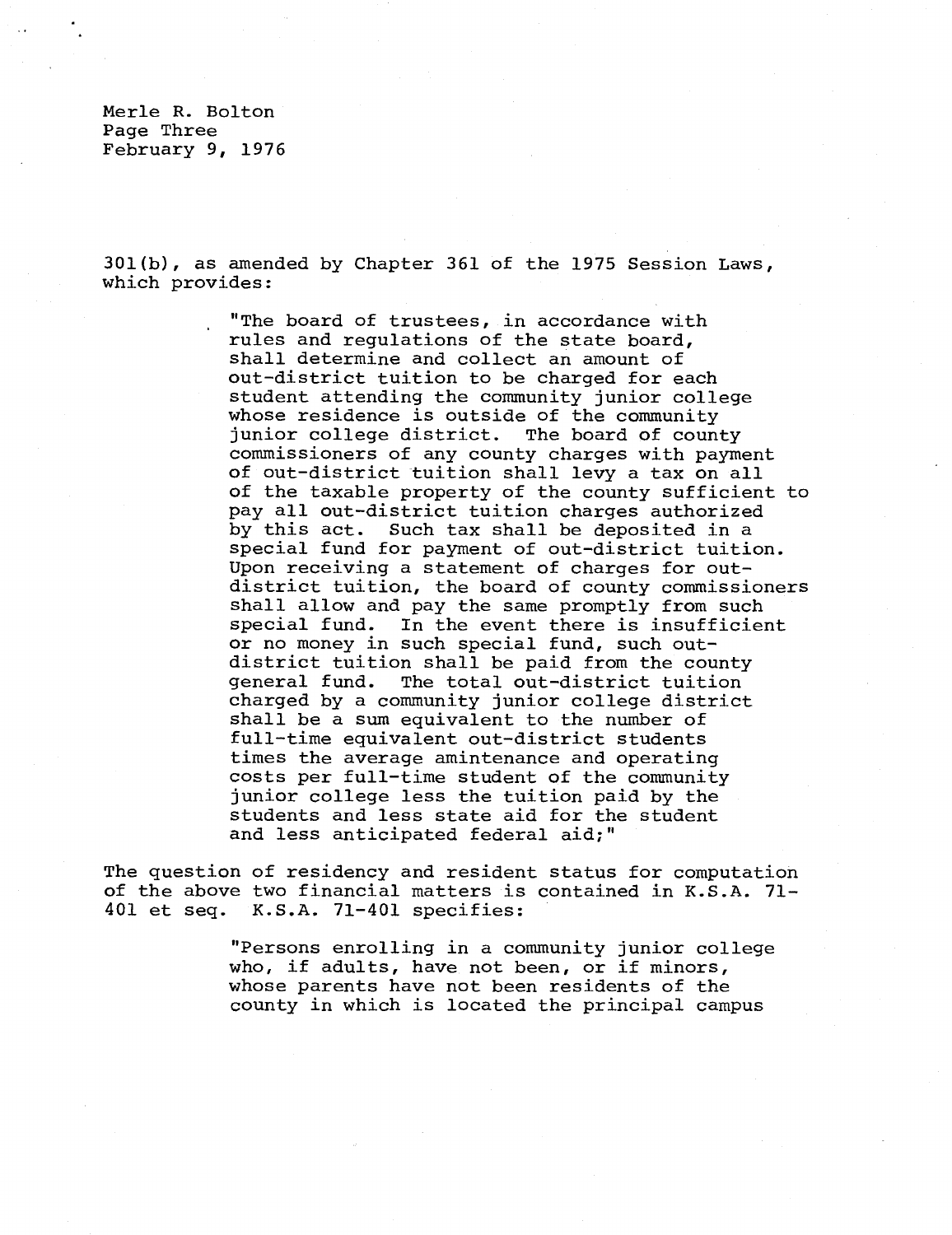Merle R. Bolton Page Four February 9, 1976

> of such community junior college for six (6) months prior to enrollment for any term or session are nonresidents of such community junior college district for outdistrict tuition and fee purposes."

For the purpose of determining the county of residence of persons and the possible liability of such county for outdistrict tuition of any person as a student in a community junior college, K.S.A. 71-402 states:

> "residence of minors shall be determined as provided in K.S.A. 72-1046 and acts amendatory thereof and of adults as provided in subpart Twenty-third of K.S.A. 77-201 and acts amendatory thereof."

Subpart Twenty-third of K.S.A. 77-201 specified:

"The term 'residence' shall be construed to mean the place adopted by a person as his place of habitation, and to which, whenever he is absent, he has the intention of returning. When a person eats at one place and sleeps at another, the place where such person sleeps shall be deemed his residence."

The phrase "adopted by a person as his place of habitation, and to which, whenever he is absent, he has the intention of returning" clearly is inapplicable to one incarcerated in a federal civilian penal institution. See, 25 Am. Jur. 2d Domicil § 41, pg. 32. The establishment of residence requires the concurrence of two factors: one physical, the other intellectual. There must be bodily presence at a location coupled with intent to remain there either permanently or for an indefinite period, before residence can be said to have been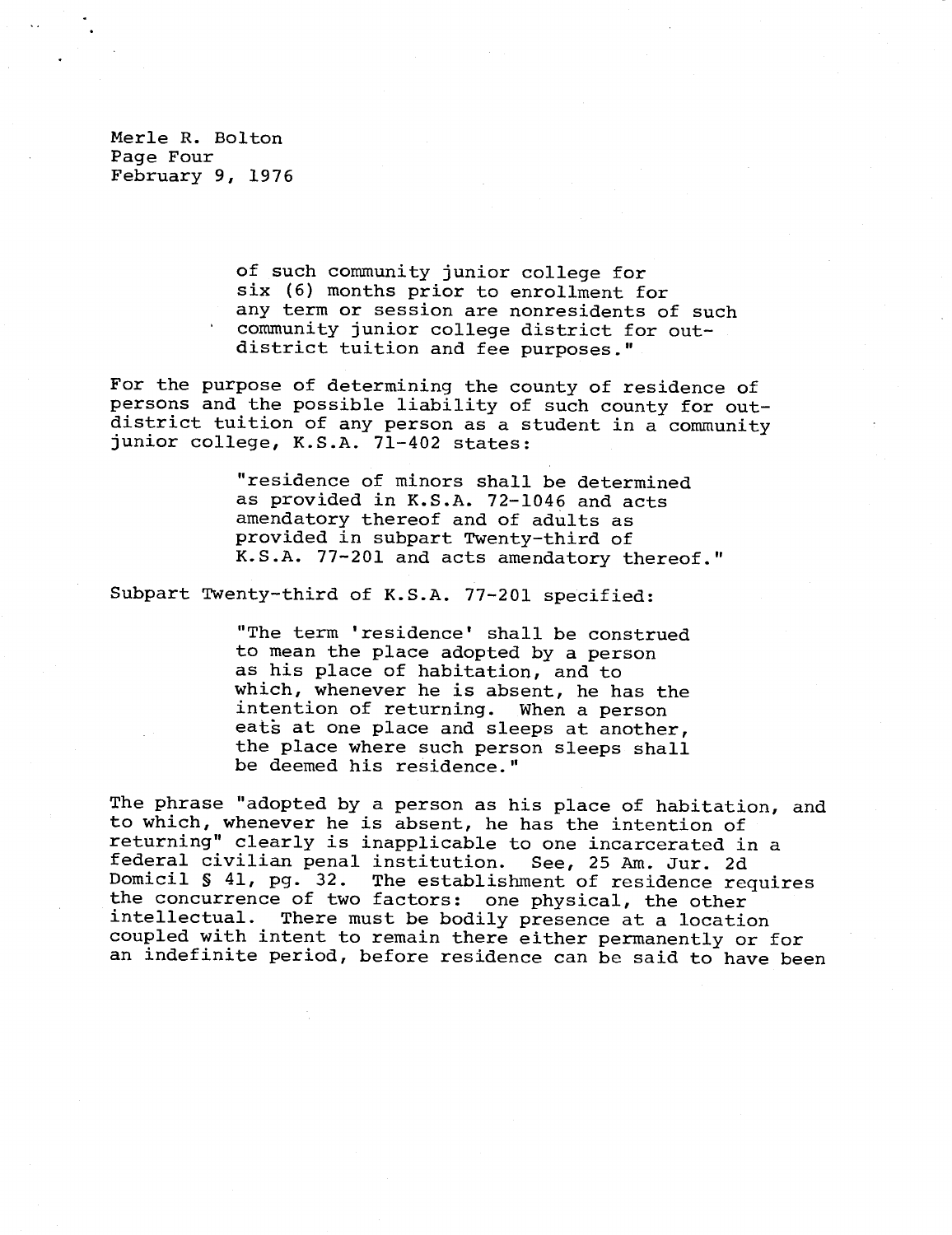Merle R. Bolton Page Five February 9, 1976

acquired. A residence once established is presumed to continue until the same has been abandoned. Keith v. Stetter, 25 Kan. 100 (1880); Palmer v. Parish, 61 Kan. 311, 317, 59 P. 6400 (1900). To effect a change of residence, there must be transfer of bodily presence to another place coupled with an intent to abide in the new location either permanently or indefinitely. Ford, Adm'x. v. Peck, 116 Kan. 74, 225 Pac. 1054 (1924). The length of the stay in the new abode is not of controlling importance, for no stated period of time is required to complete a change of residence; the change may be effectuated on the first day of arrival in the new location provided the requisite intent to establish residence therein be present. Blair v. Blair, 149 Kan. 3, 85 P. 2d. 1004 (1939); Arnette v. Arnette, 162 Kan. 677, 178 P. 2d. 1019 (1947).

In the case of an incarcerated person, neither the change of physical presence nor intent to reside indefinitely are voluntarily acquired. It is only under compulsion of law that the inmates physical present is altered. Further, it is equally obvious that the requisite intent to reside indefinitely is contingent primarily upon the term of confinement. Finally, I find it highly unlikely that an inmate in a federal institution has the desire to return to this state after release unless this state happened to be his home prior to his imprisonment.

Therefore, it is my opinion that an inmate of federal or civilian penal institution who prior to incarceration was not a bona fide resident of Kansas cannot meet the requirements for residence specified in K.S.A. 71-401 et seq., in order to establish residence for purposes of credit-hour state aid and out-district tuition while remaining involuntarily incarcerated.

The situation of military personnel confined at the Disciplinary Barracks at the Fort Leavenworth military reservation brings a somewhat different consideration into play. Kansas Administration Regulation (K.A.R.) 91-25-13 states that:

> "Military personnel stationed and living in Kansas and their dependents shall be considered residents for tuition purposes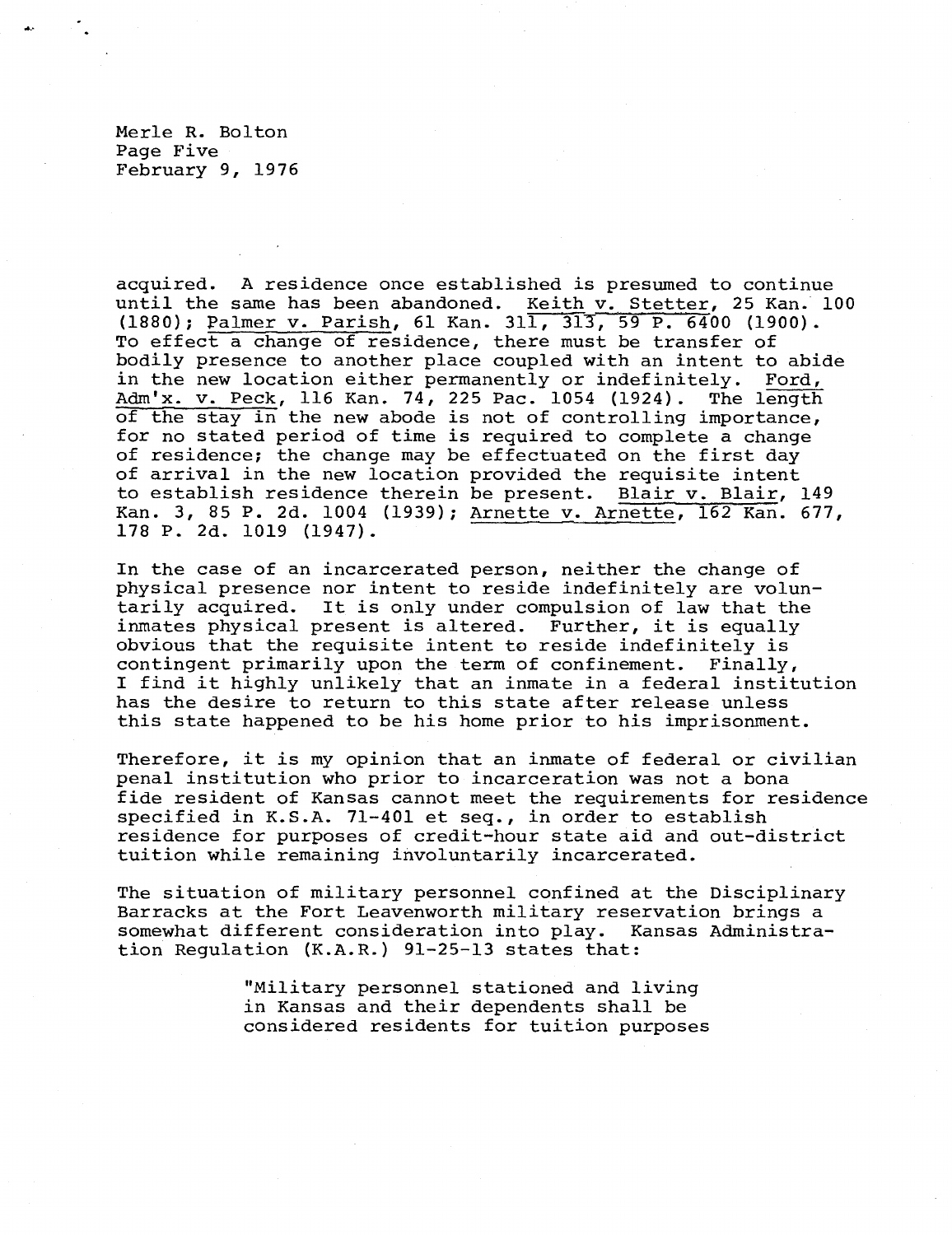Merle R. Bolton Page Six February 9, 1976

> while enrolled in any community junior college under the state board of education. Nothing in the regulation shall be construed to prevent a serviceman acquiring or retaining a bona fide residence in Kansas. (Authorized by K.S.A. 1973 Supp. 71-401 to 71-403; effective January 1, 1974.)

The interpretation applied to the word "stationed" is outcomedeterminative of the residency question for imprisoned military personnel. My research has failed to locate a Kansas case in which either the word "stationed" or K.S.A. 91-25-13 has been judicially construed.

Although not precisely defining the word "stationed", the Court in United States v. Phisterer,94 U. S. 219, 222, 24 L.Ed. 116 (1879) stated the following concerning military station:

> "In the approved use of language, no doubt, the word 'station' means a place or position, and it may be said that wherever a man, in pursuance of orders, stays or remains, he is stationed, and that, if he is a military man, such place becomes a military station. Although an army captain left a military station, his home, to which he went, did not become and is not to be deemed a military station, within the meaning of army regulations. A military station is merely synonymous with the term 'military post', and means a place where troops are assembled or military stores, animate and inanimate, are kept or distributed, where military duty is performed or military protection offered, where something, in short more or less closely connected with army or war, is kept or is to be done."